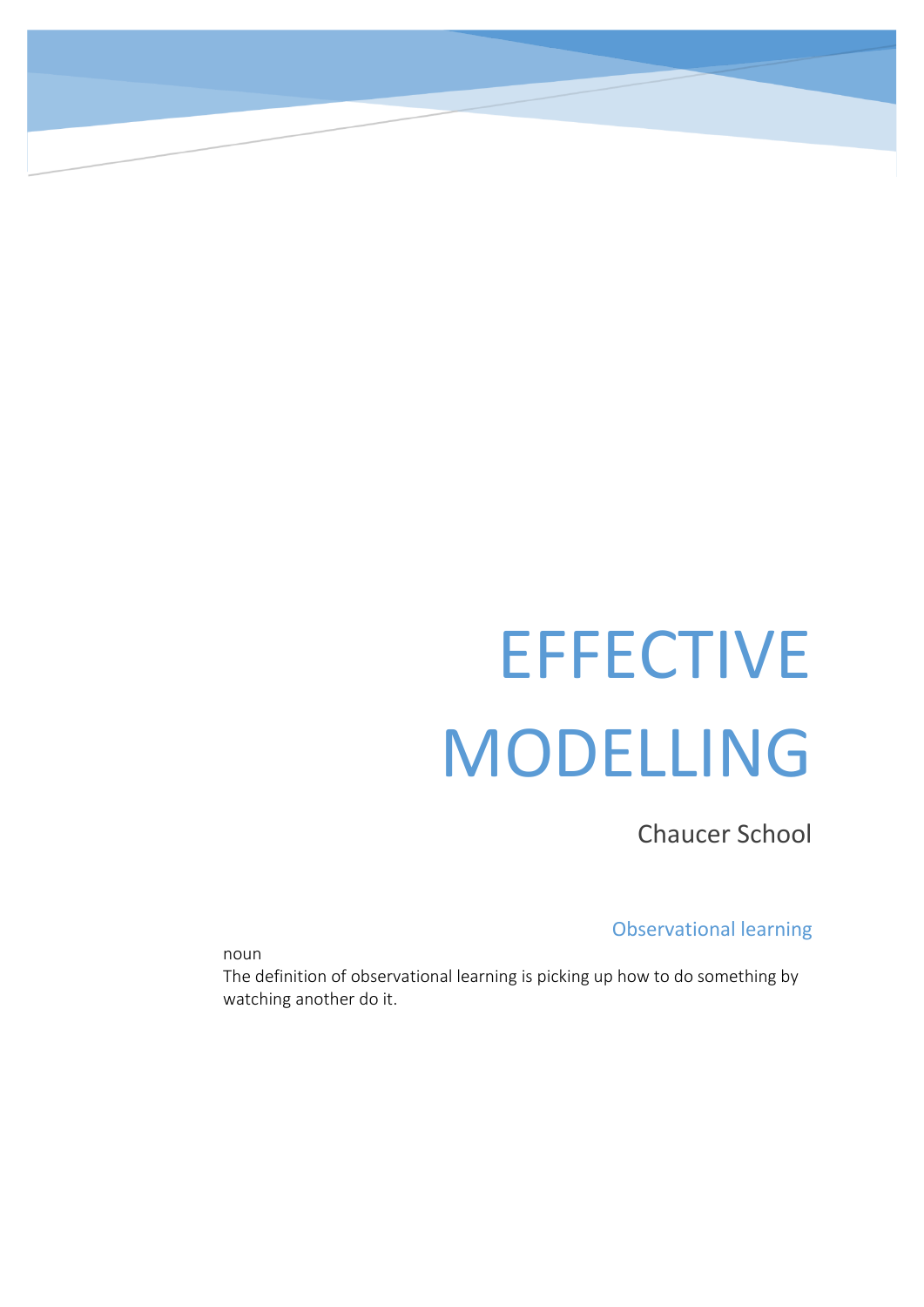*"Learning would be exceedingly laborious, not to mention hazardous, if people had to rely solely on the effects of their own actions to inform them what to do. Fortunately, most human behaviour is learned observationally through modelling: from observing others one forms an idea of how new behaviours are performed, and on later occasions this coded information serves as a guide for action."* 

*Albert Bandura 1977*

### **What is modelling?**

Modelling is*…an instructional strategy in which the teacher demonstrates a new concept or approach to learning and students learn by observing and making learning notes.* **This document is an aid to using modelling effectively in the teaching spaces you work in.**



The diagram above illustrates where modelling can take place within a lesson following the TEEP cycle. Modelling can be used in all stages to help learn a new skill, undertake a task more effectively in terms of the success criteria, develop thinking skills, and thought processes etc.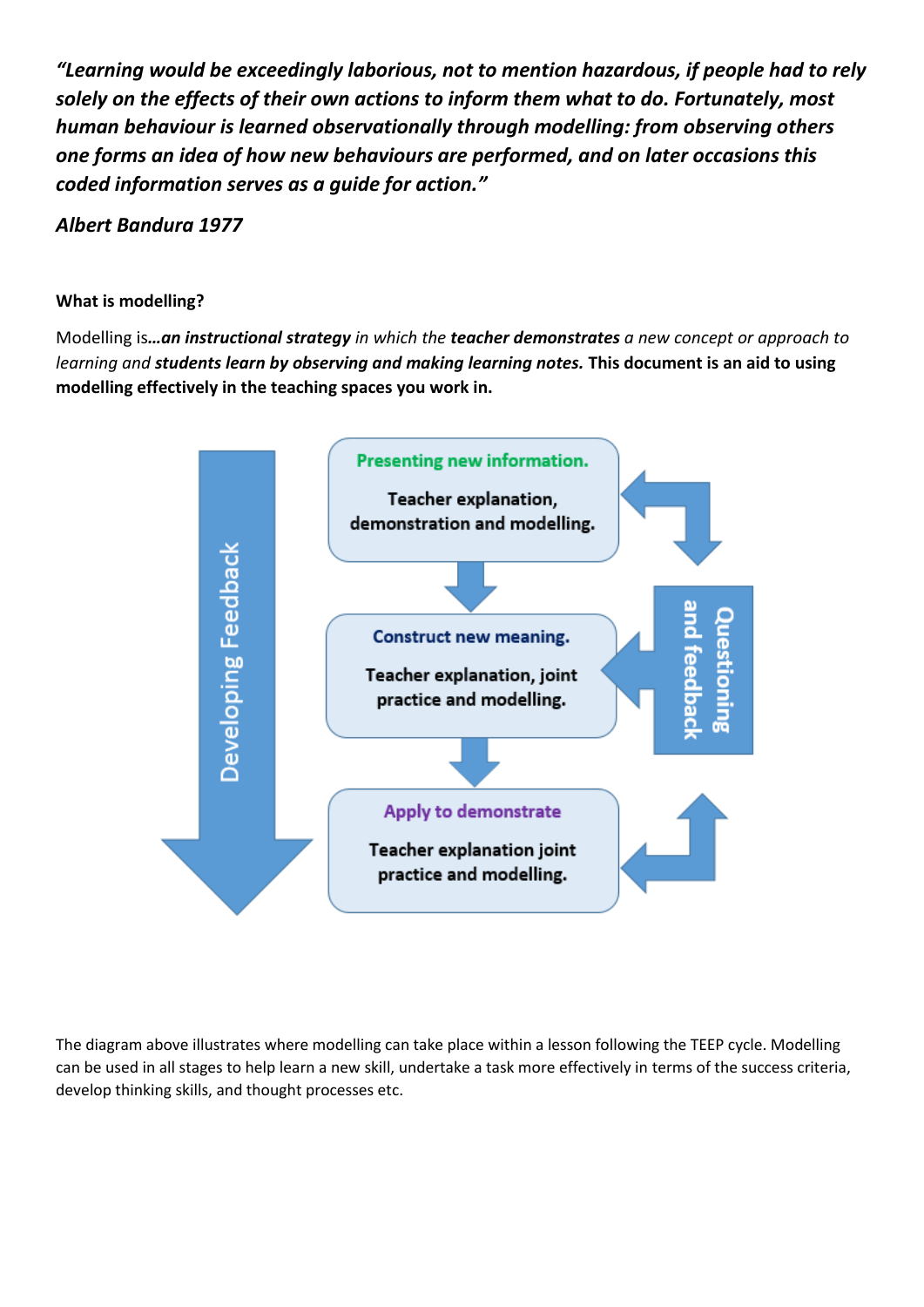## **The 4 different types of modelling.**

## **Task and performance modelling**

Task modelling occurs when the teacher demonstrates a task students will be expected to do on their own.

This type of modelling would precede activities such as science experiments, foreign language communication, physical education tasks, and solving mathematical equations.

This strategy is used so that students can first observe what is expected of them, and so that they feel more comfortable in engaging in a new task or activity.

## **Metacognitive modelling**

Metacognitive modelling demonstrates **how to think** in lessons that focus on interpreting information and data, analysing statements, and making conclusions about what has been learned. This type of modelling would be particularly useful in a maths class when teachers go through multiple steps to solve a problem. **Teachers would talk through their own thought process while they do the problem** on a board or collaboratively on MWBs.

# *"This thinking-out-loud approach, in which the teacher plans and then explicitly articulates the underlying thinking process… should be the focus of teacher talk." - Bandura*

This type of modelling can also be done in a reading lesson while the teacher asks rhetorical questions or makes comments about how to anticipate what is coming next in a story.

## **Modelling as a scaffolding technique**

When using modelling as a scaffolding technique, teachers must consider students' position in the learning process.

**Teachers first model** the task for students, and then students begin the task and work through the task at their own pace.

In order to provide a supportive learning environment for students who have additional needs or English as an additional language, **teachers will probably need to model the task multiple times.** 

## **Student-centred modelling**

Often the most effective type of modelling in terms of student engagement, teachers ask students to model a **performance**, **task** or a **thought processes**.

In student-centred modelling, **teachers engage students who have mastered specific concepts** or learning outcomes in the task of modelling for their peers.

This type of modelling makes the class less "teacher-centred," which, in some cases, provides a **more supportive learning environment for students.**